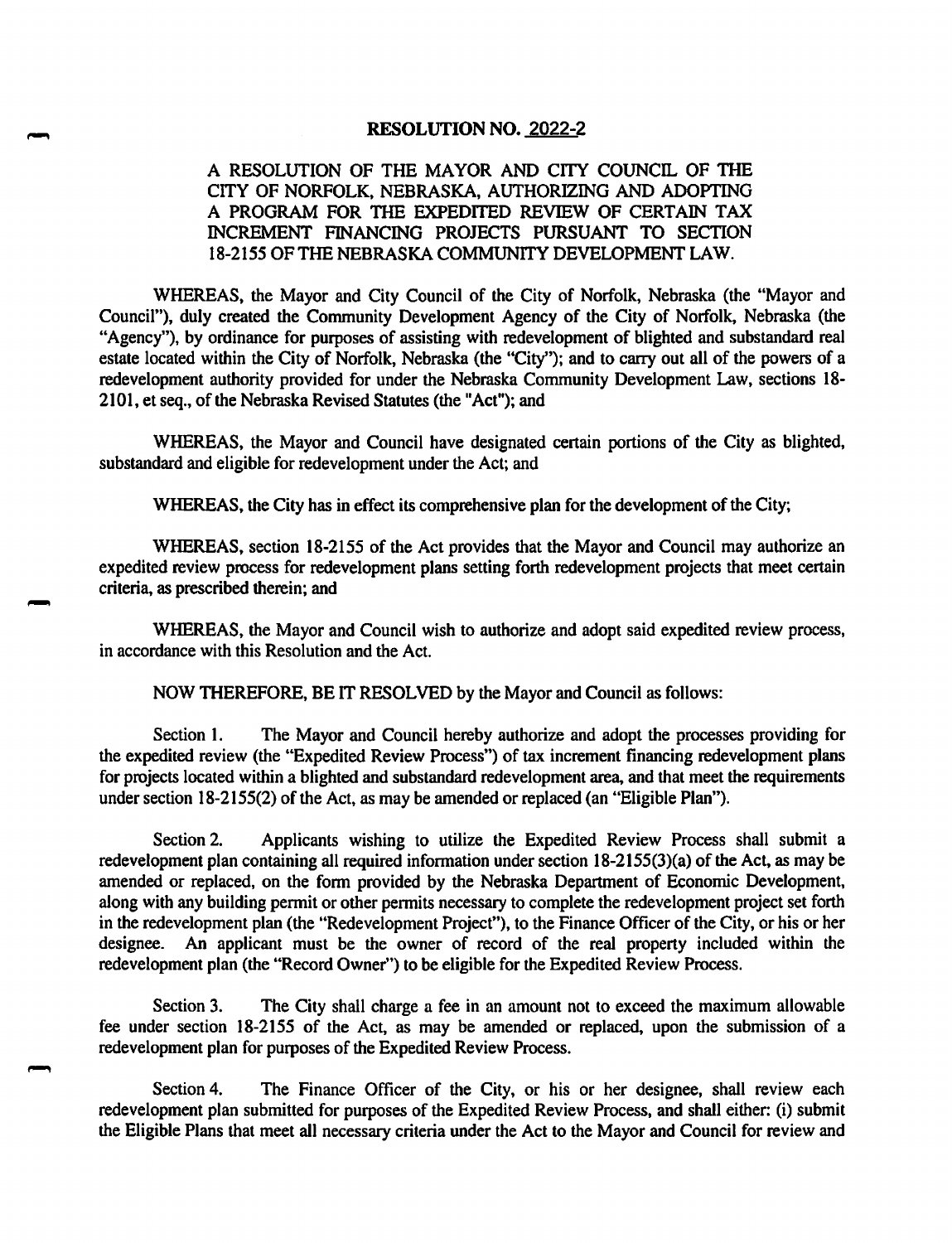approval according to the Act; or (ii) reject any submissions which fail, in the reasonable and informed discretion of the reviewer, to meet the necessary criteria under section 18-2155(2) of the Act, and shall not be required to forward the same to the Mayor and Council. The reviewer shall be authorized to request from the Record Owner such information and documentation required, in the reviewer's reasonable discretion, to support the representations in the redevelopment plan, and a redevelopment plan shall not be considered submitted unless and until the Record Owner complies with the same, as applicable. If a redevelopment plan is rejected for failure to meet the criteria under section 18-2155(2) of the Act, the Record Owner may amend and resubmit the redevelopment plan in accordance therewith for reconsideration.

Section 5. Other than approval of an Eligible Plan by the Mayor and Council, the Agency, or its designee(s), shall oversee and administer the Expedited Review Process, and shall be authorized to adopt policies and procedures related to the same to the extent said policies and procedures are in conformance with the terms and intent of this Resolution and the Act.

Section 6. Following approval of an Eligible Plan by the Mayor and Council, the Agency shall issue a promissory note (the "Promissory Note") to the Record Owner. Such actions by the Agency shall be authorized by the Mayor and Council's approval of an Eligible Plan and may be undertaken administratively without the requirement for further consideration or approval by the Agency. The Promissory Note shall be executed on behalf of the Agency by the Chairperson (Mayor) and Secretary (City Clerk). Upon execution, the Promissory Note shall be registered by the City's Finance Officer, as the Agency's designated "Paying Agent", in the name of the Record Owner. The principal amount of the Promissory Note shall not exceed the excess ad valorem real estate taxes estimated to be generated by the Redevelopment Project, based upon the estimated increase in the assessed value of the area comprising the Redevelopment Project (the "TIF Revenues"), as set forth in the Eligible Plan, for a period of ten (10) years following the Record Owner's submission of the Eligible Plan to the Mayor and Council for approval. The Promissory Note shall bear an interest rate of 0.00 percent per annum. The terms of the Promissory Note shall be controlling and are incorporated as part of this Resolution. The Promissory Note shall be in substantially the following form: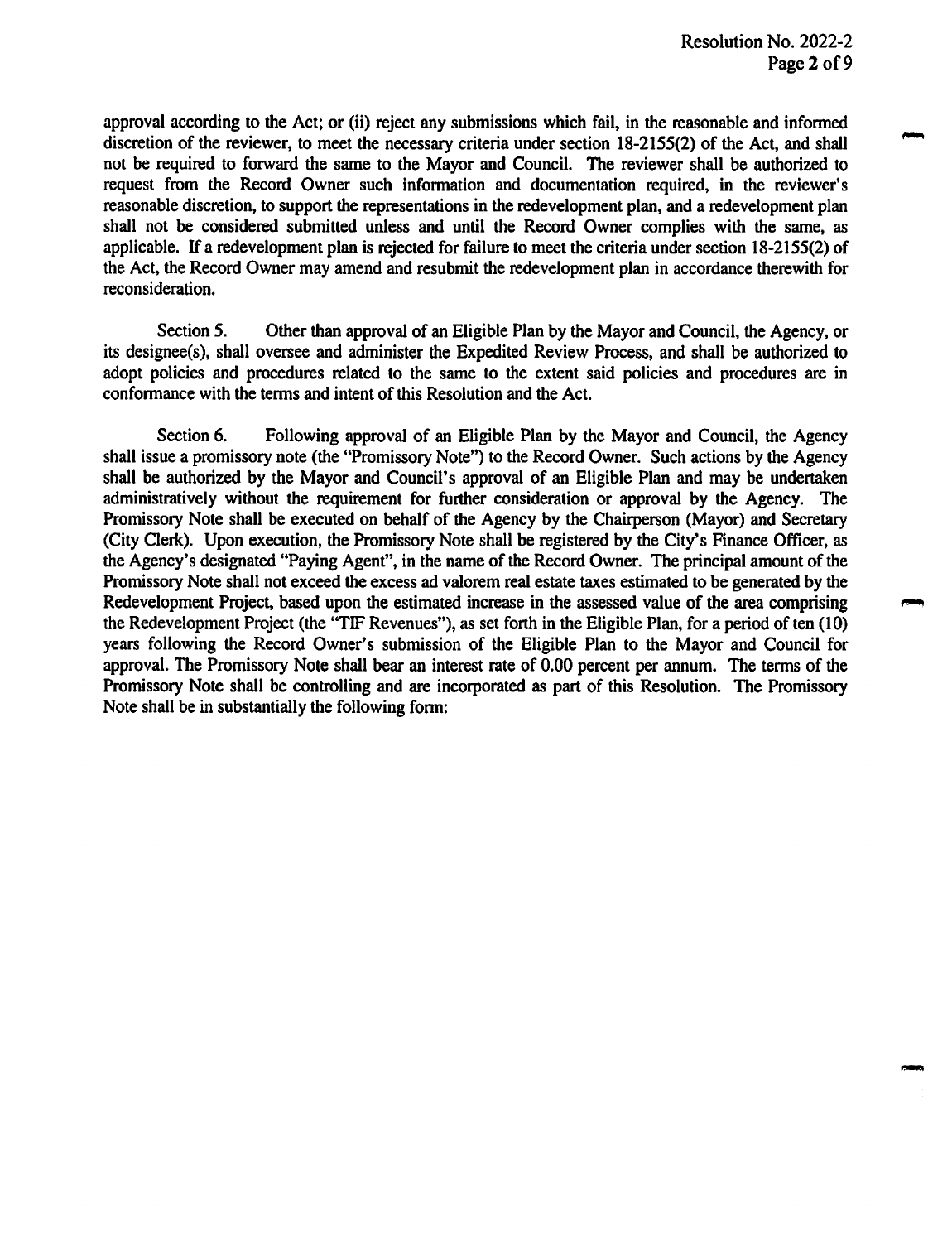## COMMUNITY DEVELOPMENT AGENCY OF THE CITY OF NORFOLK, NEBRASKA, PROMISSORY NOTE FOR EXPEDITED REVIEW REDEVELOPMENT PROJECTS, AS AUTHORIZED BY NEBRASKA REV. STAT. § 18-2155

**Example 2014** Redevelopment Project)

 $\sim$  3.20  $\sim$ 

FOR VALUE RECEIVED, the undersigned, Community Development Agency of the City of Norfolk, Nebraska (hereinafter known as "Agency"), promises to pay to the owner of record ("Holder"), designated on Schedule 1, attached hereto and incorporated herein, of the real property located within the City of Norfolk, Nebraska (the "City"), with an address of

%, and as legally described on Schedule 2 (the "Property"), attached<br>the principal sum of and No/100 Dollars hereto and incorporated herein, the principal sum of \_  $($$  ), together with interest thereon at the rate of 0.00% per annum, in accordance with that certain Redevelopment Plan for the Redevelopment Project, (the "Redevelopment Plan"), passed and approved by the Mayor and City Council of the City, on  $\Box$ , 20  $\Box$ , until the excess ad valorem real property taxes on the Property generated by the redevelopment project set forth in the Redevelopment Plan (the "Redevelopment Project") can no longer be divided for such purposes in accordance with sections  $18-2147(3)(a)$  and 18-2155 of the Nebraska Community Development Law, sections 18-2101, et seq., of the Nebraska Revised Statutes (the "Act"), as may be amended or replaced, or until this Promissory Note is paid in full, whichever occurs first. The principal balance and interest thereon shall be due and payable on this Promissory Note on November 1 of each calendar year until maturity of this Promissory Note, beginning on January 1 of the year following the Agency's receipt of certification for the Redevelopment Project from the county assessor for Madison County, Nebraska, as required under section 18-2155(6) of the Act, to the extent any excess ad valorem taxes on the Property generated by the Redevelopment Project are collected by the Agency and available for the retirement of this debt at such time. Payments on this Promissory Note shall be paid by check or draft mailed to the Holder at the address provided in Schedule 1.

The entitlements of Holder under this Promissory Note shall attach to and run with the Property. Holder shall file a copy of this Promissory Note against the Property in the land records of Madison County, Nebraska, within thirty (30) days after issuance of this Promissory Note and shall provide the Agency with a file-stamped copy of the same. The Agency may, in its discretion, withhold payment on this Promissory Note until receipt of the foregoing. Upon any transfer of title to the Property from the party designated on Schedule 1 to any other party, the transferor or transferee shall immediately notify the Finance Officer of the City, as "Paying Agent", of such transfer, provide documentation that satisfactorily evidences such transfer and identifies the transferee to Paying Agent, and the transferor shall surrender this Promissory Note to Paying Agent for notation of the same on Schedule 1 hereto and reissuance to the transferee as the new Holder. If the transferor fails or refuses to surrender this Promissory Note to Paying Agent upon any such transfer. Paying Agent may declare the instrument held by the transferor void and reissue this Promissory Note to the transferee. Notwithstanding the foregoing, absent receipt by the Agency of the foregoing notice and materials evidencing transfer of the Property, the Agency shall treat the party designated as the owner of the Property on the tax rolls of Madison County, Nebraska, as of January 1 of the calendar year, as the Holder of this Promissory Note with respect to any payments made on this Promissory Note in such calendar year, irrespective of whether the Property is transferred during the period between January 1

 $6$ jo $\phi$ ə $3$ e $\overline{d}$ Z-ZZQZ ON uoijnioso^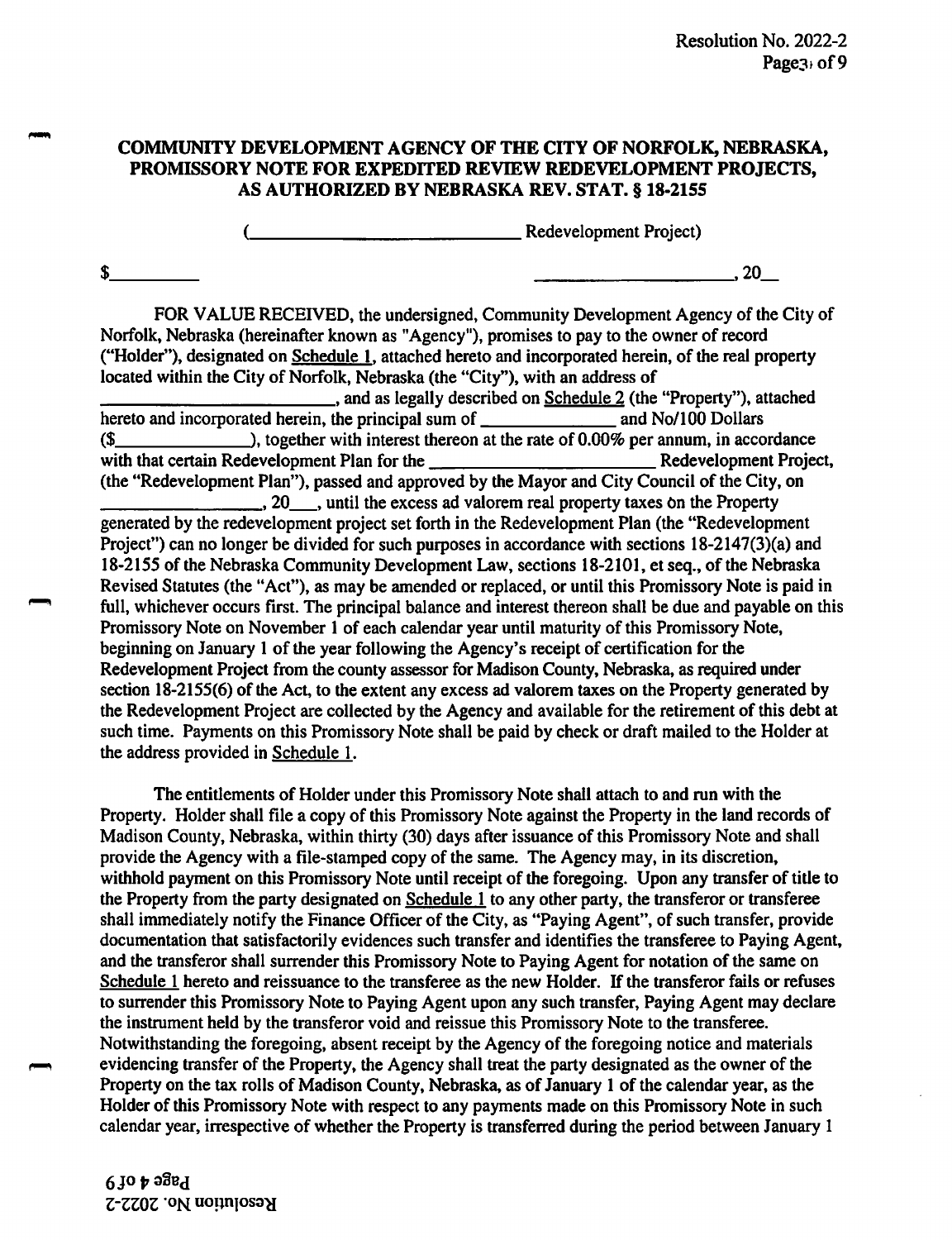and the date on which payment is made on this Promissory Note, of such calendar year. The provision of notice evidencing and effectuating a transfer occurring between such dates for the purposes of this Promissory Note shall be the sole and exclusive obligation of the transferor and/or transferee, as provided above, and said parties shall indemnify and hold harmless the Agency and the City from any and all claims, liabilities and damages arising from payments made on this Promissory Note to a prior owner of the Property, in a given calendar year, resulting from said parties' failure to adhere to the terms of this paragraph following a transfer in ownership of the Property occurring after January 1 of said calendar year. If the owner of record of the Property as of January 1 of a given calendar year is different than the party designated on Schedule 1 hereto, the Paying Agent shall so notify the party in possession of this Promissory Note in writing, and said party shall, within ten (10) days after receipt of such notice, forfeit this Promissory Note to the Paying Agent for notation of the same on Schedule 1 hereto and reissuance to the owner of record of the Property. If the party in possession fails or refuses to surrender this Promissory Note to Paying Agent within the time period prescribed above following receipt of notice. Paying Agent may declare the instrument held by the transferor void and reissue this Promissory Note to the owner of record of the Property.

Pursuant to the Redevelopment Plan, Holder's entitlements under this Promissory Note are contingent upon completion of the Redevelopment Project within two (2) years after approval of the Redevelopment Plan by the Mayor and City Council of the City. In the event the Redevelopment Project is not completed within such time period, as evidenced by the certification received by the Agency from the county assessor for Madison County, Nebraska, required under section 18-2155(6) of the Act, as may be amended or replaced, this Promissory Note shall be void ab initio, and of no legal force or effect.

The Agency may prepay the principal amount outstanding in whole or in part, without penalty or the prior consent of the Holder. In the event the monies collected and held in that special fund established under Section 18-2147 of the Act are insufficient to pay in full all amounts due and owing after all excess ad valorem taxes generated by the Redevelopment Project, have been collected by the Agency and paid, in accordance with the terms of this Promissory Note, towards the retirement of the amounts due hereunder, then the Holder shall waive any unpaid portion of the principal and interest due hereon.

Demand, presentment, protest and notice of nonpayment under this Promissory Note are hereby waived.

AT ANY TIME, AND WITHOUT PRIOR NOTICE TO HOLDER, THE AGENCY SHALL HAVE THE OPTION OF PREPAYING IN WHOLE OR IN PART THE PRINCIPAL OF THIS PROMISSORY. A PORTION OF THE PRINCIPAL AMOUNT OF THIS PROMISSORY NOTE MAY BE PAID OR REDEEMED WITHOUT SURRENDER HEREOF TO THE PAYING AGENT OF THE AGENCY. THE HOLDER OR ANY TRANSFEREE OR ASSIGNEE OF SUCH HOLDER MAY NOT RELY UPON THE PRINCIPAL AMOUNT INDICATED HEREON AS THE PRINCIPAL AMOUNT HEREOF OUTSTANDING AND UNPAID. THE PRINCIPAL AMOUNT HEREOF OUTSTANDING AND UNPAID SHALL FOR ALL PURPOSES BE THE AMOUNT DETERMINED BY THE RECORDS OF THE AGENCY.

Pursuant to sections 18-2155,18-2147, 18-2124 and 18-2150 of the Act, the excess ad valorem real property taxes derived from the Property have been pledged for the payment of this Promissory Note, both principal and interest as the same fall due or become subject to mandatory redemption. This Promissory Note shall not constitute a general obligation of the Agency and the Agency shall be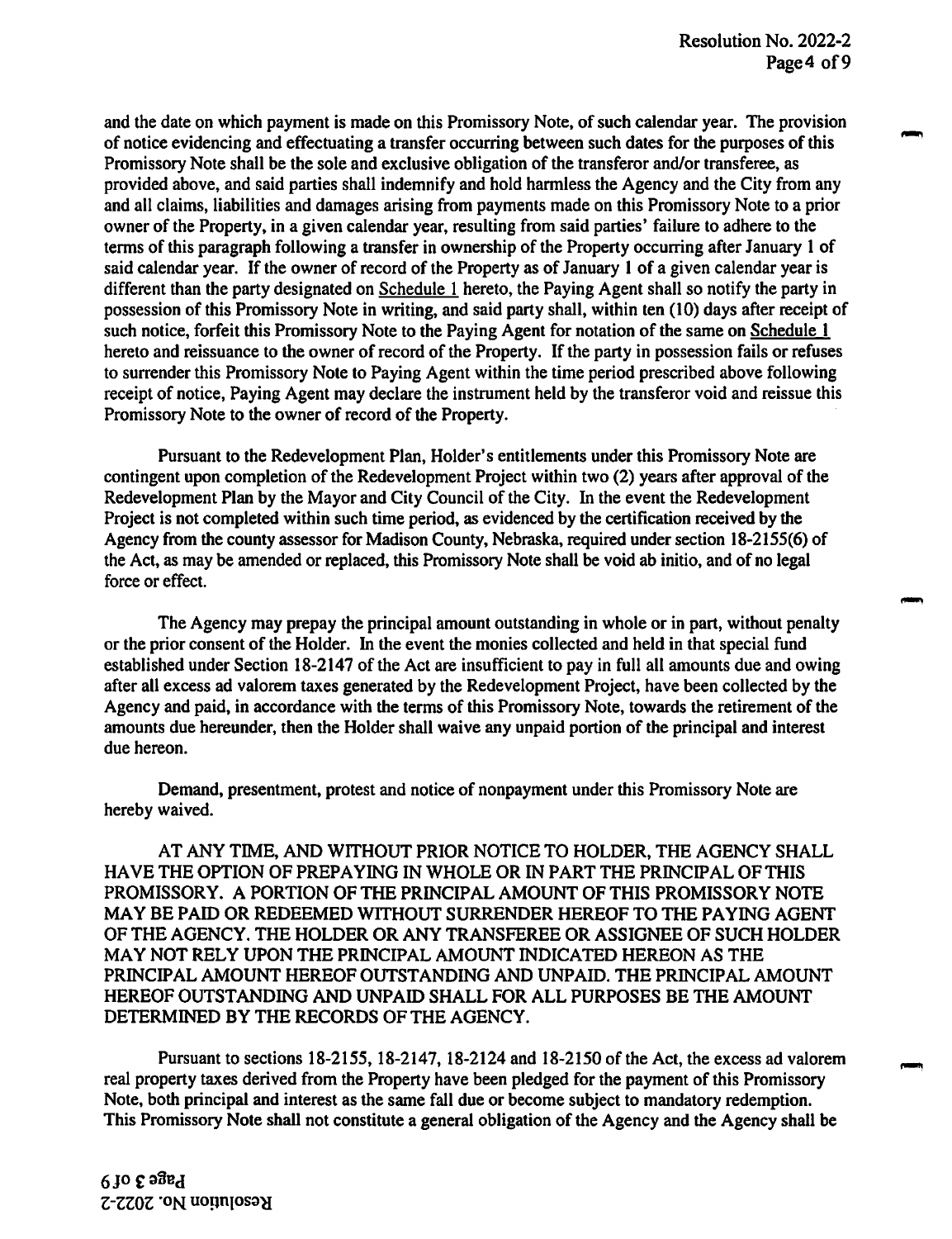liable for the payment thereof only out of said portion of taxes as described in this paragraph. This Promissory Note shall not constitute an obligation of the State of Nebraska, the Agency, or of the City (except for such receipts as have been pledged pursuant to the above-referenced sections of the Act) and neither the State of Nebraska, the Agency nor the City shall be liable for the payment thereof from any fund or source including but not limited to tax monies belonging to either thereof (except for such receipts as have been pledged as described above in this paragraph). Neither the members of the Agency's governing body nor any person executing this Promissory Note shall be liable personally on this Promissory Note by reason of the issuance hereof.

Pursuant to section 18-2155 of the Act, the principal amount of this Promissory Note has been established based upon the estimated taxing rates and increase of incremental ad valorem real property taxes for the Property which are expected to result over a ten-year period following completion of the Redevelopment Project. The actual taxing rates and taxable valuations determined by the appropriate assessing officials may be materially different from such projected rate and assessment, resulting in the Agency's inability to pay the entire principal amount prior to maturity of this Promissory Note, without liability of the Agency or the City.

Interest on this Promissory Note shall be subject to taxation for both federal and Nebraska state income taxes, as and to the extent provided by law, and no information report shall be filed with the Internal Revenue Service under Section 149(e) of the Internal Revenue Code.

No delay or omission on the part of the Holder in exercising any remedy, right or option under this Promissory Note shall operate as a waiver of such remedy, right or option. In any event, a waiver on any one occasion shall not be construed as a waiver or bar to any such remedy, right or option on a future occasion.

Any notice provided for in this Promissory Note to the Agency or the Holder shall be in writing and shall be given by regular or electronic mail to the Holder or Agency, at such address as either party may designate by notice in writing.

This Promissory Note shall be governed by and construed in accordance with the Laws of the State of Nebraska. All payments hereunder shall be payable in lawful money of the United States of America and shall be legal tender for public and private debts at the time of payment.

IN WITNESS WHEREOF, the Chairperson (Mayor) and Secretary (City Clerk) of the Agency have caused this Promissory Note to be executed on behalf of the Agency, all as of the Dated Date shown below.

Dated this  $\_\_\_$  day of  $\_\_\_\_\_$ , 20  $\_\_\_\$ .

COMMUNITY DEVELOPMENT AGENCY OF THE CITY OF NORFOLK, NEBRASKA

ATTEST: By: <u>(Sample – Do Not Sign)</u> Chairperson (Mayor)

 $(Sample - Do Not Sign)$ Secretary (City Clerk)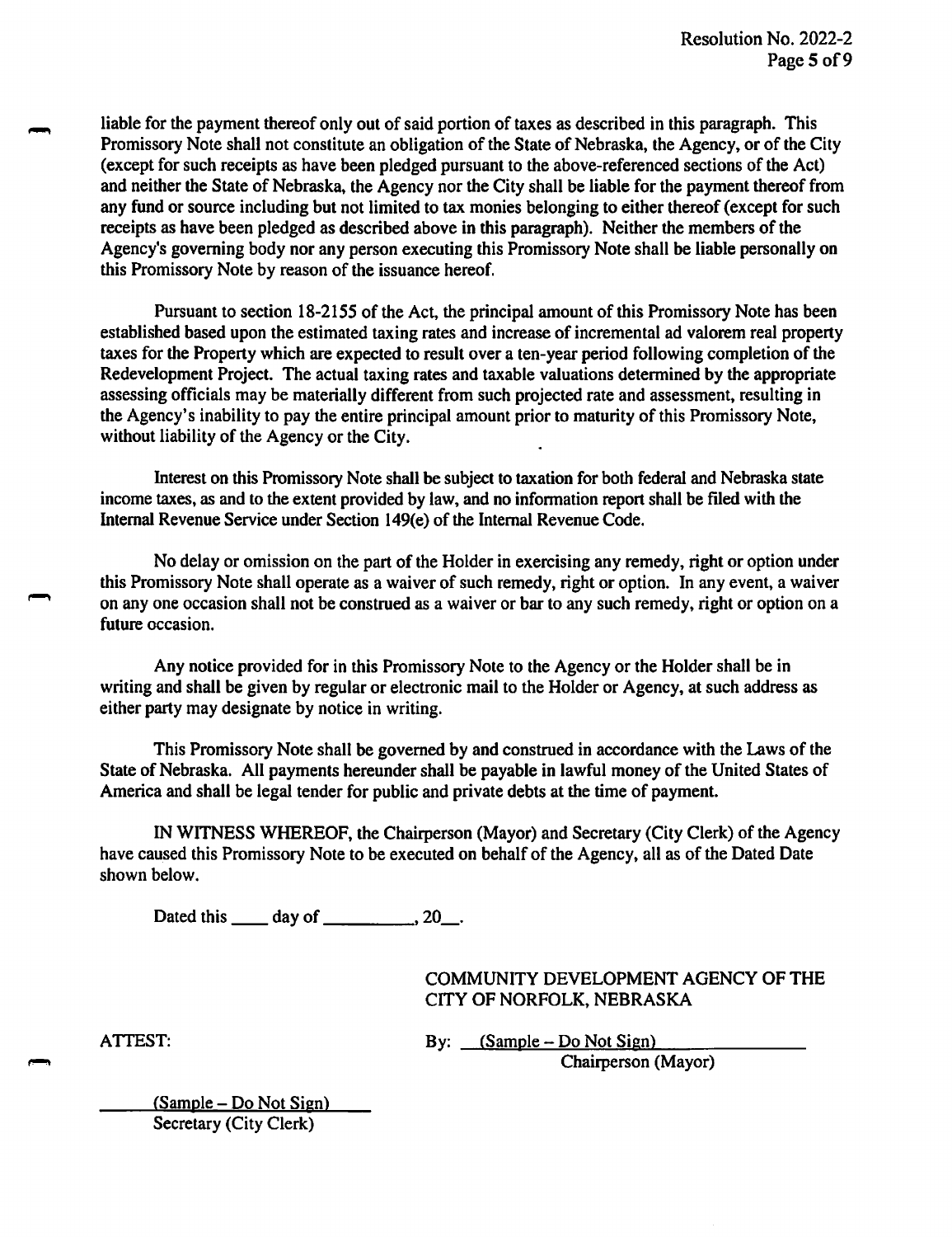# SCHEDULE 1

#### Provision for Registration

The ownership of this Promissory Note shall be registered as to both principal and interest on the books and records of the Community Development Agency of the City of Norfolk, Nebraska, kept by the Paying Agent identified in the foregoing Promissory Note, who shall make notation of such registration in the registration blank below, and the transfer of this Promissory Note shall occur in the manner set forth in the Promissory Note, such registration of transfer to be made on such books and endorsed hereon by said Paying Agent.

| Date of Registration | Name and Address of Registered<br>Owner | <b>Signature of Paying</b><br>Agent |
|----------------------|-----------------------------------------|-------------------------------------|
|                      |                                         |                                     |
|                      |                                         |                                     |
|                      |                                         |                                     |
|                      |                                         |                                     |
|                      |                                         |                                     |
|                      |                                         |                                     |
|                      |                                         |                                     |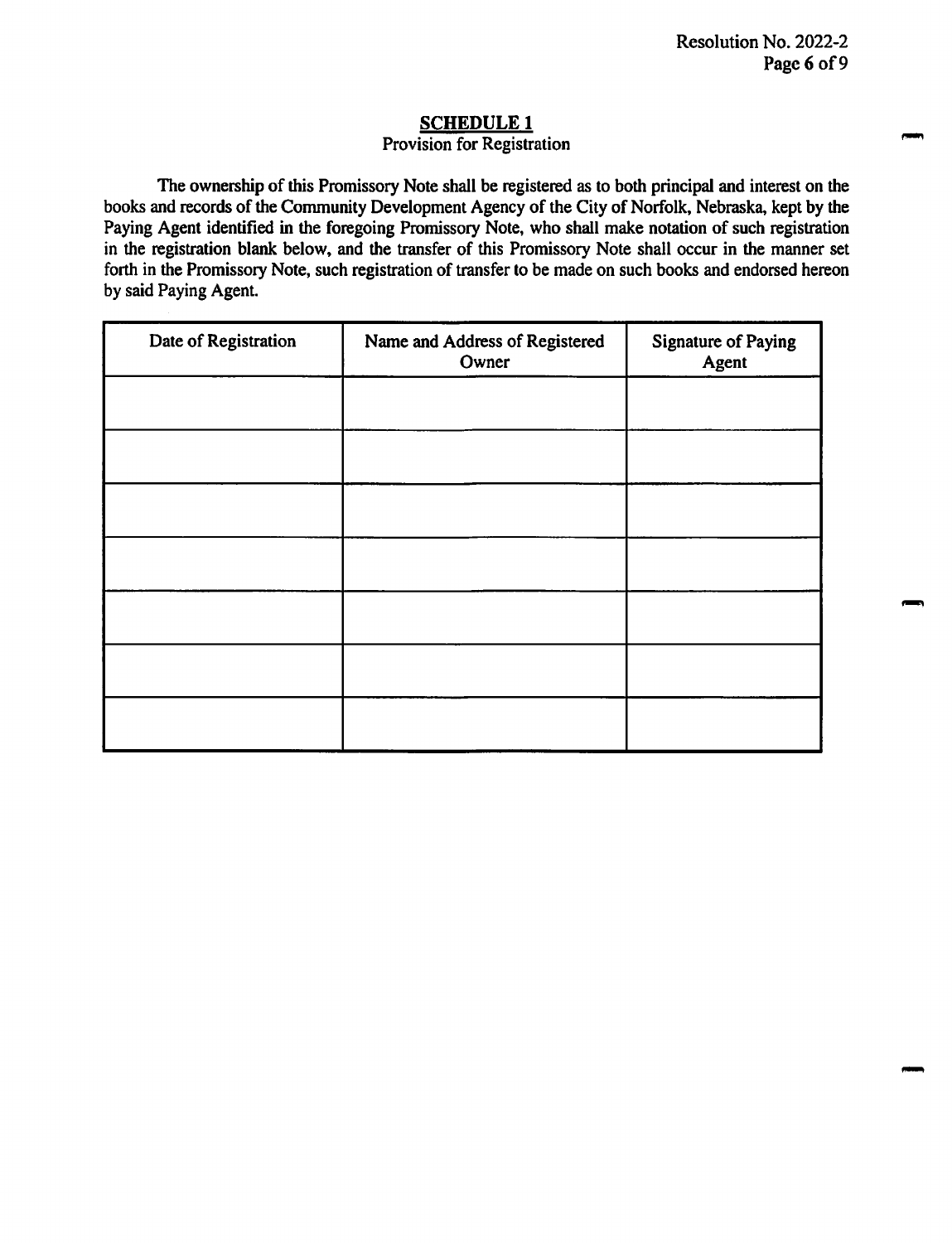Resolution No. 2022-2 Page 7 of 9

# SCHEDULE 2<br>Legal Description of Property

 $\mathcal{L}^{\mathcal{L}}$ 

 $\label{eq:2.1} \frac{1}{2}\sum_{i=1}^n\frac{1}{2}\sum_{j=1}^n\frac{1}{2}\sum_{j=1}^n\frac{1}{2}\sum_{j=1}^n\frac{1}{2}\sum_{j=1}^n\frac{1}{2}\sum_{j=1}^n\frac{1}{2}\sum_{j=1}^n\frac{1}{2}\sum_{j=1}^n\frac{1}{2}\sum_{j=1}^n\frac{1}{2}\sum_{j=1}^n\frac{1}{2}\sum_{j=1}^n\frac{1}{2}\sum_{j=1}^n\frac{1}{2}\sum_{j=1}^n\frac{1}{2}\sum_{j=1}^n\$ 

 $\mathcal{A}^{\text{max}}_{\text{max}}$ 

 $\bar{\mathcal{A}}$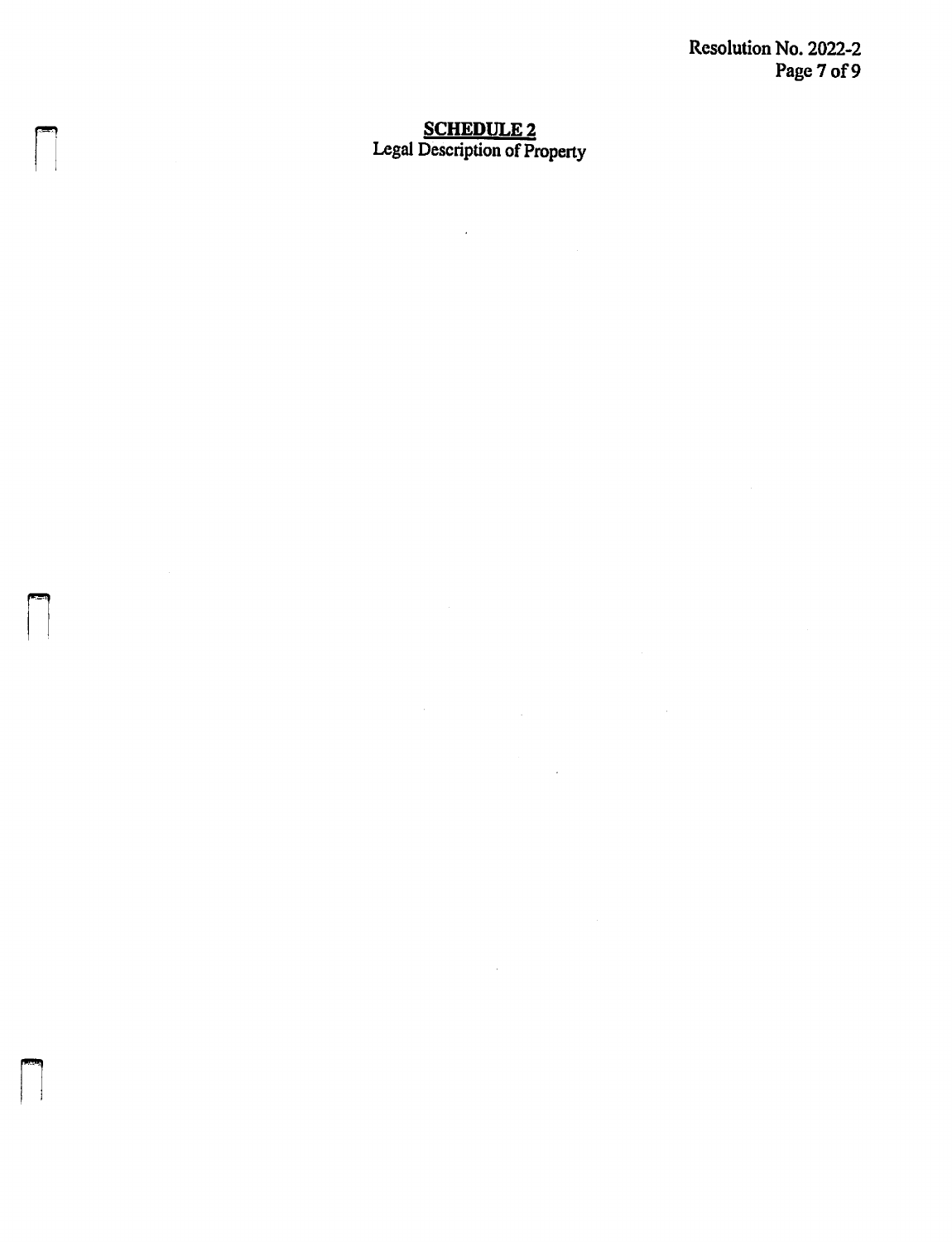Section 7. Any Redevelopment Project set forth via an Eligible Plan for utilization of the Expedited Review Process must be completed within two (2) years of the Mayor and Council's approval of the Eligible Plan, as evidenced by the certification received by the Agency fiom the county assessor for Madison County, Nebraska, as required under section 18-2155(6) of the Act, as may be amended or replaced (the "Assessor's Certification"). If the same does not occur within the time period prescribed above, the Promissory Note shall be void ab initio, and neither the Agency nor the City shall be obligated to remit the TIE Revenues to the Record Owner as payment on the Promissory Note. Upon receipt of the Assessor's Certification in conformance with section 18- 2155(6) of the Act with respect to a Redevelopment Project, the Paying Agent shall be authorized to make payments on the Promissory Note related to such Redevelopment Project, in accordance with the terms of the Promissory Note and this Resolution.

Section 8. This Resolution sets forth January 1 of the year following receipt of the Assessor's Certification for a Redevelopment Project as the "effective date" (as defined in the Act) for such Redevelopment Project, after which TIE Revenues derived fiom the Redevelopment Project are to be apportioned pursuant to Section 18-2147 of the Act. As of and from and after the effective date, that portion of the TIE Revenues collected by the Agency which are attributable to valuation increases arising from the Redevelopment Project shall be held by the Paying Agent for application to payments on the Promissory Note.

Section 9. The entitlements under the Promissory Note shall attach to and run with the land described therein (as applicable, the "Property"). Record Owner shall be obligated to file a copy of the Promissory Note against the Property in the land records of Madison County, Nebraska, within thirty (30) days after issuance of the Promissory Note and shall provide the Agency with a file-stamped copy of the same. Paying Agent may, in its discretion, withhold payment on the Promissory Note until its receipt of the foregoing. Upon any transfer in title to the Property prior to maturity of the Promissory Note associated therewith, the transferor or transferee shall be obligated to immediately notify the Paying Agent of such transfer, provide documentation that satisfactorily evidences such transfer and identifies the transferee to Paying Agent, and the transferor shall surrender the Promissory Note to Paying Agent for notation of the same and reissuance to said transferee as the new Record Owner. If said transferor fails or refuses to surrender the Promissory Note to Paying Agent upon any such transfer. Paying Agent may declare the instrument held by the transferor void and reissue the Promissory Note to the transferee. Notwithstanding the foregoing, absent receipt by the Agency of the foregoing notice and materials evidencing transfer of the Property, the Agency shall treat the party designated as the owner of the Property on the tax rolls of Madison County, Nebraska, as of January 1 of the calendar year, as the holder of the Promissory Note with respect to any payments made on the Promissory Note in such calendar year, irrespective of whether the Property is transferred during the period between January 1 and the date on which payment is made on the Promissory Note, of such calendar year. The provision of notice evidencing and effectuating a transfer occurring between such dates for the purposes of the Promissory Note shall be the sole and exclusive obligation of the transferor and/or transferee, as provided above, and said parties shall be obligated to indemnify and hold harmless the Agency and the City, from any and all claims, liabilities and damages arising from payments made on the Promissory Note to a prior owner of the Property, in a given calendar year, resulting from said parties' failure to adhere to the terms of this paragraph following a transfer in ownership of the Property occurring after January 1 of